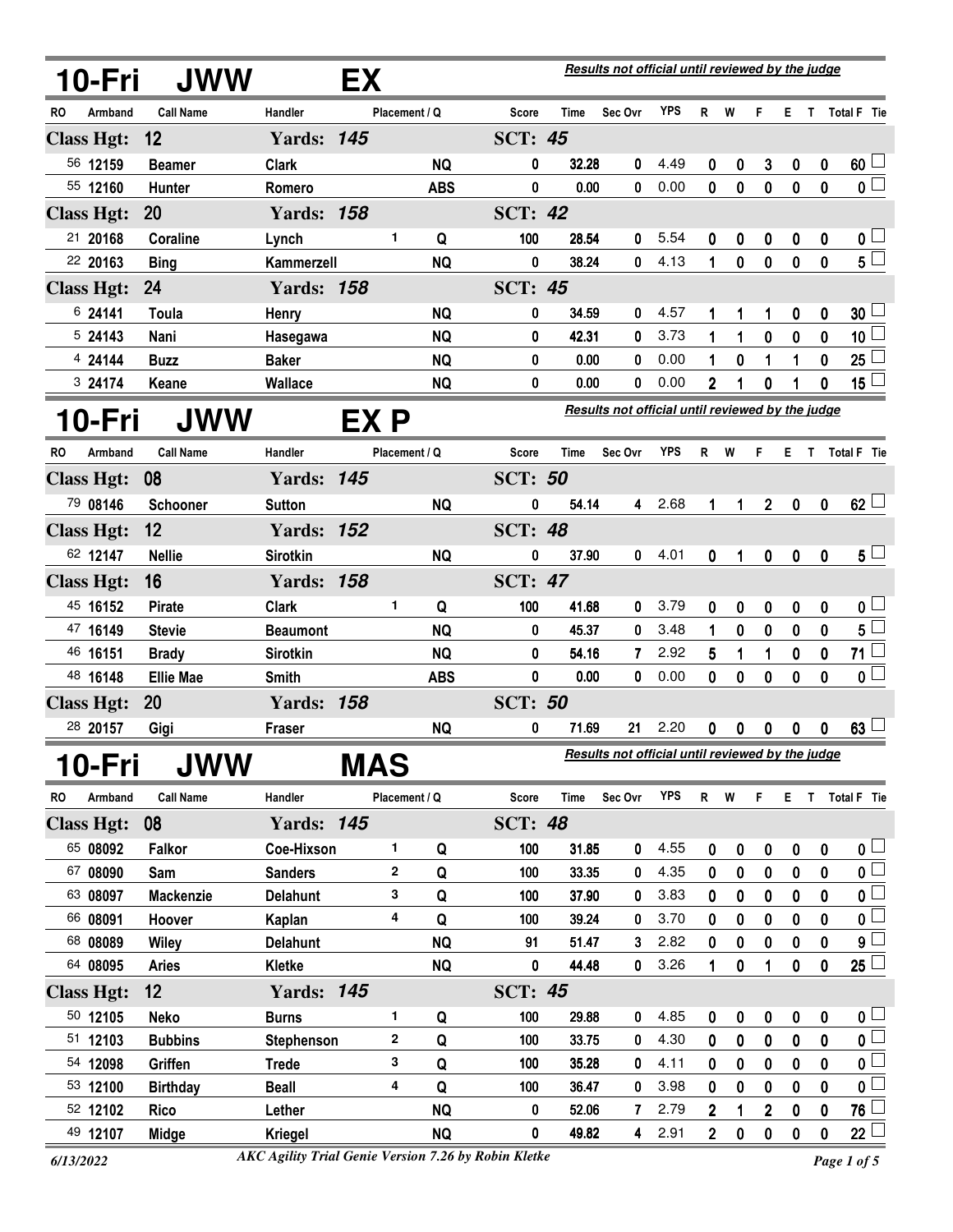| <b>Class Hgt:</b>    | 16                    | <b>Yards: 152</b>  |             |                  |            | <b>SCT: 43</b> |       |                                                  |            |              |                  |              |             |             |                         |
|----------------------|-----------------------|--------------------|-------------|------------------|------------|----------------|-------|--------------------------------------------------|------------|--------------|------------------|--------------|-------------|-------------|-------------------------|
| 30 16108             | <b>Steve</b>          | <b>Newby</b>       |             |                  | <b>NQ</b>  | 0              | 31.50 | 0                                                | 4.83       | 0            | 0                | 1            | 0           | 0           | $20\perp$               |
| 29 16114             | <b>Bridget</b>        | Johnson            |             |                  | <b>NQ</b>  | 0              | 0.00  | 0                                                | 0.00       | 4            | $\mathbf{1}$     | $\mathbf{1}$ | $\mathbf 1$ | $\mathbf 0$ | $45\Box$                |
| <b>Class Hgt:</b>    | 20                    | <b>Yards: 158</b>  |             |                  |            | <b>SCT: 42</b> |       |                                                  |            |              |                  |              |             |             |                         |
| 8 20134              | Jette "Jet"           | <b>McCully</b>     |             | 1                | Q          | 100            | 23.56 | 0                                                | 6.71       | 0            | 0                | 0            | 0           | 0           | 0 <sub>1</sub>          |
| 20 20118             | <b>Street</b>         | Pitt               |             | $\mathbf{2}$     | Q          | 100            | 24.07 | 0                                                | 6.56       | 0            | $\bf{0}$         | 0            | $\bf{0}$    | 0           | $\overline{\mathbf{0}}$ |
| 11 20129             | Wonder                | Pitt               |             | 3                | Q          | 100            | 24.49 | 0                                                | 6.45       | 0            | $\bf{0}$         | $\bf{0}$     | 0           | 0           | $\mathbf 0$             |
| 10 20131             | Cajun                 | <b>Tung</b>        |             | 4                | Q          | 100            | 25.59 | 0                                                | 6.17       | 0            | $\boldsymbol{0}$ | $\bf{0}$     | 0           | 0           | $\mathbf 0$             |
| 19 20119             | Gemini                | Hammer             |             |                  | <b>NQ</b>  | 91             | 45.34 | 3                                                | 3.48       | 0            | $\boldsymbol{0}$ | $\bf{0}$     | 0           | 0           | 9                       |
| 18 20121             | Zuki                  | Hsia               |             |                  | <b>NQ</b>  | 0              | 25.81 | 0                                                | 6.12       | 0            | 0                | 1            | 0           | 0           | 20                      |
| 17 20122             | <b>Billie Holiday</b> | Aldape             |             |                  | <b>NQ</b>  | 0              | 34.90 | 0                                                | 4.53       | 1            | 1                | 1            | 0           | 0           | 30                      |
| 16 20123             | Haze                  | Lewis              |             |                  | <b>NQ</b>  | 0              | 0.00  | 0                                                | 0.00       | 0            | 1                | 1            | 1           | 0           | 25                      |
| 15 20124             | Aspen                 | <b>Mierisch</b>    |             |                  | <b>NQ</b>  | 0              | 29.58 | 0                                                | 5.34       | 1            | 0                | 0            | 0           | 0           | 5                       |
| 14 20125             | Lexi                  | Franey             |             |                  | <b>NQ</b>  | 79             | 49.19 | 7                                                | 3.21       | 0            | 0                | 0            | 0           | 0           | 21                      |
| 12 20128             | Cooper                | <b>Mathis</b>      |             |                  | <b>NQ</b>  | 0              | 40.78 | 0                                                | 3.87       | 1            | 1                | 2            | 0           | 0           | 50                      |
| 920132               | <b>HiJinks</b>        | Kammerzell         |             |                  | <b>NQ</b>  | 0              | 29.13 | 0                                                | 5.42       | 1            | 0                | 0            | 0           | 0           | 5                       |
| 7 20137              | <b>Apollo</b>         | Hammer             |             |                  | <b>NQ</b>  | 0              | 26.86 | 0                                                | 5.88       | 1            | 1                | 0            | 0           | 0           | 10 <sup>1</sup>         |
| 13 20127             | <b>Tarah</b>          | <b>Brusendorff</b> |             |                  | <b>ABS</b> | 0              | 0.00  | 0                                                | 0.00       | 0            | 0                | 0            | $\mathbf 0$ | 0           | $\mathbf{0}$            |
| <b>Class Hgt:</b>    | 24                    | <b>Yards: 158</b>  |             |                  |            | <b>SCT: 45</b> |       |                                                  |            |              |                  |              |             |             |                         |
| 2 24139              | <b>Benson</b>         | Liebmann           |             |                  | <b>NQ</b>  | 0              | 39.90 | 0                                                | 3.96       | 1            | 0                | 1            | 0           | 0           | $25\perp$               |
| 124142               | <b>Dazzle</b>         | Kletke             |             |                  | <b>NQ</b>  | 0              | 0.00  | 0                                                | 0.00       | 1            | 1                | 0            | 1           | 0           | 10 <sup>1</sup>         |
| 10-Fri               | JWW                   |                    | <b>MASP</b> |                  |            |                |       | Results not official until reviewed by the judge |            |              |                  |              |             |             |                         |
|                      |                       |                    |             |                  |            |                |       |                                                  |            |              |                  |              |             |             |                         |
| <b>RO</b><br>Armband | <b>Call Name</b>      | Handler            |             | Placement / Q    |            | Score          | Time  | Sec Ovr                                          | <b>YPS</b> | $\mathsf{R}$ | W                | F            | E T         |             | Total F Tie             |
| <b>Class Hgt:</b>    | 04                    | <b>Yards: 145</b>  |             |                  |            | <b>SCT: 53</b> |       |                                                  |            |              |                  |              |             |             |                         |
| 81 04046             | Whimsy                | Kletke             |             | 1                | Q          | 100            | 34.80 | 0                                                | 4.17       | 0            | 0                | 0            | 0           | 0           | 0 <sub>1</sub>          |
| 80 04047             | Avana                 | <b>Schuler</b>     |             |                  | <b>NQ</b>  | 0              | 61.69 | 8                                                | 2.35       | 0            | 1                | $\mathbf 0$  | $\mathbf 0$ | 0           | 29                      |
| <b>Class Hgt:</b>    | 08                    | <b>Yards: 145</b>  |             |                  |            | <b>SCT: 50</b> |       |                                                  |            |              |                  |              |             |             |                         |
| 74 08055             | Kiwi                  | Ventura            |             | 1                | Q          | 100            | 28.67 | 0                                                | 5.06       | 0            | 0                | 0            | 0           | 0           | $\mathfrak{o} \sqcup$   |
| 71 08058             | Rio                   | <b>Newby</b>       |             | 2                | Q          | 100            | 32.46 | 0                                                | 4.47       | 0            | 0                | 0            | 0           | 0           | 0                       |
| 69 08060             | Journey               | <b>Kriegel</b>     |             | 3                | Q          | 100            | 35.58 | 0                                                | 4.08       | 0            | 0                | 0            | 0           | 0           | 0 <sub>0</sub>          |
| 73 08056             | <b>Blitzen</b>        | <b>Bruner</b>      |             | 4                | Q          | 100            | 36.43 | 0                                                | 3.98       | 0            | 0                | 0            | 0           | 0           | $\overline{\mathbf{0}}$ |
| 72 08057             | <b>Agent Cooper</b>   | <b>Beall</b>       |             |                  | Q          | 100            | 39.03 | 0                                                | 3.72       | 0            | 0                | 0            | 0           | 0           | 0                       |
| 70 08059             | <b>Cruiser</b>        | Larson             |             |                  | Q          | 100            | 44.38 | 0                                                | 3.27       | 0            | 0                | 0            | 0           | 0           | $\mathbf 0$             |
| 78 08048             | Peeps                 | <b>Bruner</b>      |             |                  | Q          | 100            | 49.80 | 0                                                | 2.91       | 0            | 0                | 0            | 0           | 0           | $\mathbf 0$             |
| 77 08049             | Desi                  | <b>Clark</b>       |             |                  | <b>NQ</b>  | 0              | 0.00  | 0                                                | 0.00       | 1            | 0                | 0            |             | 0           | $5^{\degree}$           |
| 75 08053             | <b>Bliss</b>          | Leitner            |             |                  | <b>NQ</b>  | 0              | 42.64 | 0                                                | 3.40       | 1            | 1                | 0            | 0           | 0           | 10 <sub>1</sub>         |
| 76 08051             | <b>Belle</b>          | <b>Groesbeck</b>   |             |                  | <b>ABS</b> | 0              | 0.00  | 0                                                | 0.00       | 0            | $\bf{0}$         | 0            | $\mathbf 0$ | 0           | $\overline{\mathbf{0}}$ |
| <b>Class Hgt:</b>    | 12                    | <b>Yards: 152</b>  |             |                  |            | <b>SCT: 48</b> |       |                                                  |            |              |                  |              |             |             |                         |
| 57 12067             | <b>Flurry</b>         | Leitner            |             | 1                | Q          | 100            | 31.13 | 0                                                | 4.88       | 0            | 0                | 0            | 0           | 0           | 0 <sub>1</sub>          |
| 58 12066             | <b>Sylvie</b>         | <b>Birkner</b>     |             | $\boldsymbol{2}$ | Q          | 100            | 37.25 | 0                                                | 4.08       | 0            | $\bf{0}$         | 0            | $\bf{0}$    | 0           | $\overline{\mathbf{0}}$ |
| 59 12065             | <b>Taliesin</b>       | <b>Cramer</b>      |             | 3                | Q          | 100            | 44.19 | 0                                                | 3.44       | 0            | 0                | 0            | 0           | 0           | $\mathbf{0}$            |
| 60 12064             | <b>Nym</b>            | Jackson            |             |                  | <b>NQ</b>  | 0              | 55.73 | 7                                                | 2.73       | 1            | 0                | 0            | 0           | 0           | $26 \Box$               |
| 61 12063             | Orson                 | <b>Bortles</b>     |             |                  | <b>ABS</b> | 0              | 0.00  | 0                                                | 0.00       | 0            | 0                | 0            | $\bf{0}$    | 0           | $\overline{\mathbf{0}}$ |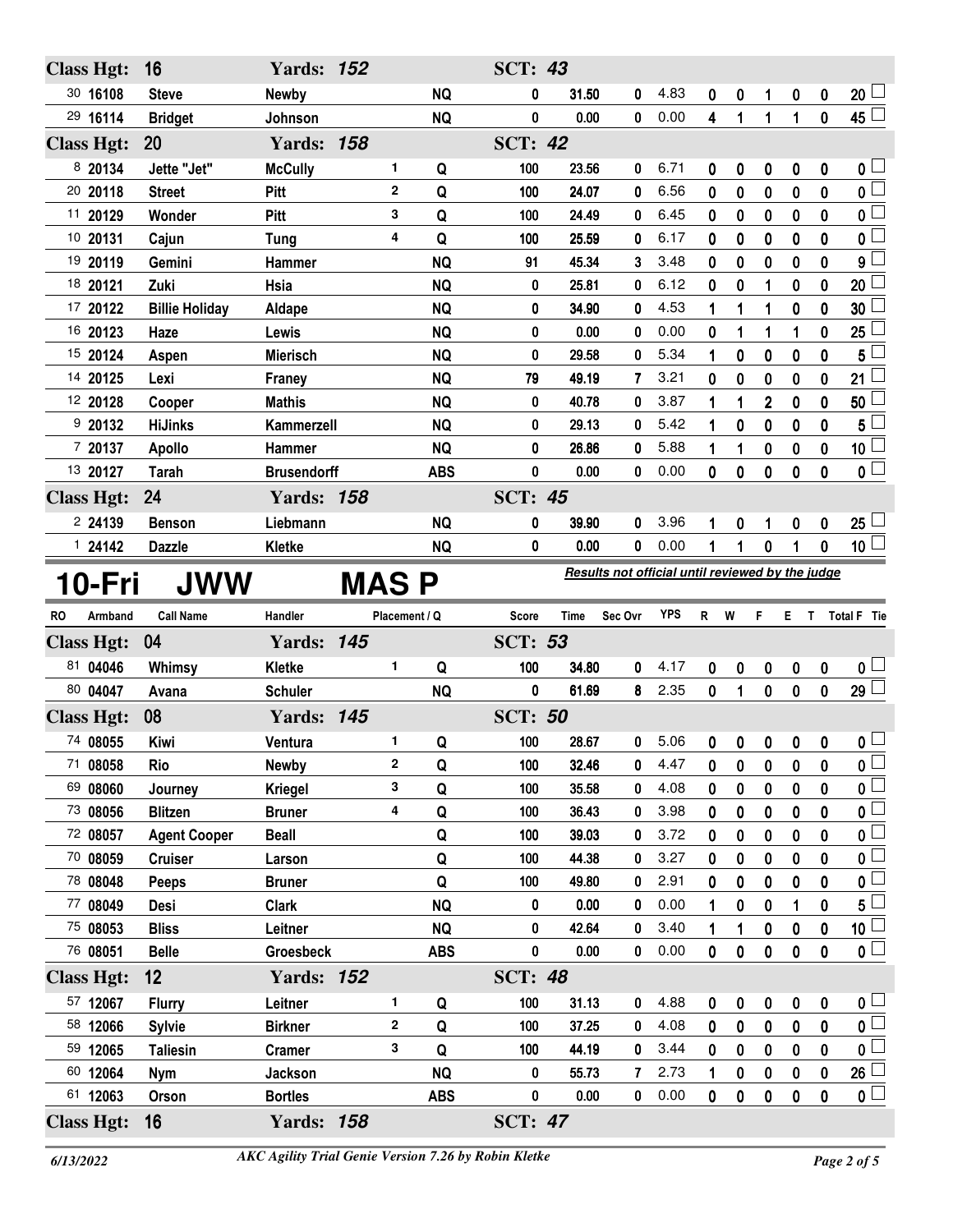| 42 16070             | <b>Story</b>          | Robertson                  | 1            | Q                      | 100            | 26.33         | 0                                                | 6.00         | 0                              | 0              | 0              | 0                | 0                             | 0                          |
|----------------------|-----------------------|----------------------------|--------------|------------------------|----------------|---------------|--------------------------------------------------|--------------|--------------------------------|----------------|----------------|------------------|-------------------------------|----------------------------|
| 34 16080             | <b>Tucker</b>         | <b>Beaumont</b>            | $\mathbf 2$  | Q                      | 100            | 28.76         | 0                                                | 5.49         | 0                              | $\bf{0}$       | 0              | $\bf{0}$         | 0                             | 0 L                        |
| 39 16074             | <b>Mynx</b>           | Kletke                     | 3            | Q                      | 100            | 29.28         | 0                                                | 5.40         | 0                              | 0              | 0              | 0                | 0                             | 0                          |
| 41 16071             | Indiana               | Vasquez                    | 4            | Q                      | 100            | 36.37         | 0                                                | 4.34         | 0                              | $\bf{0}$       | $\bf{0}$       | $\boldsymbol{0}$ | 0                             | 0                          |
| 33 16081             | Luna                  | Chew                       |              | Q                      | 100            | 38.17         | 0                                                | 4.14         | 0                              | $\bf{0}$       | 0              | 0                | 0                             | 0                          |
| 35 16079             | Zip                   | <b>Burton</b>              |              | Q                      | 100            | 38.61         | 0                                                | 4.09         | 0                              | $\bf{0}$       | 0              | $\bf{0}$         | 0                             | 0                          |
| 44 16068             | <b>Sawyer</b>         | <b>Beaumont</b>            |              | <b>NQ</b>              | 0              | 0.00          | 0                                                | 0.00         | 1                              | 0              | 0              | 1                | 0                             | 5                          |
| 43 16069             | Rindle                | <b>Kriegel</b>             |              | <b>NQ</b>              | 0              | 47.79         | 0                                                | 3.31         | 1                              | $\bf{0}$       | $\bf{0}$       | $\boldsymbol{0}$ | $\mathbf 0$                   | 5                          |
| 40 16072             | Quincy                | Holland                    |              | <b>NQ</b>              | 0              | 50.62         | 3                                                | 3.12         | 1                              | 1              | 1              | 0                | 0                             | 39                         |
| 38 16075             | Rumor                 | <b>Hayes</b>               |              | <b>NQ</b>              | 0              | 47.48         | 0                                                | 3.33         | 1                              | 1              | 1              | $\bf{0}$         | $\bf{0}$                      | 30                         |
| 37 16076             | <b>Miley Rae</b>      | <b>Smith</b>               |              | <b>NQ</b>              | 0              | 49.46         | 2                                                | 3.19         |                                | 0              | 0              | 0                | 0                             | 11 <sup>1</sup>            |
| 36 16077             | <b>Shakira</b>        | Levine                     |              | <b>NQ</b>              | 0              | 24.46         | 0                                                | 6.46         | 1                              | 0              | $\overline{2}$ | 0                | 0                             | 45                         |
| 32 16111             | <b>Mattie</b>         | Padovan                    |              | <b>NQ</b>              | 0              | 55.33         | 8                                                | 2.86         | 3                              | 0              | 0              | 0                | 0                             | 39                         |
| 31 16115             | <b>Charlie Parker</b> | Aldape                     |              | <b>NQ</b>              | 0              | 40.37         | 0                                                | 3.91         | 1                              | 1              |                | $\boldsymbol{0}$ | $\mathbf 0$                   | $30\lceil$                 |
| <b>Class Hgt:</b>    | 20                    | <b>Yards: 158</b>          |              |                        | <b>SCT: 50</b> |               |                                                  |              |                                |                |                |                  |                               |                            |
| 23 20087             | Karma                 | Kilbourn                   | 1            | Q                      | 100            | 37.41         | 0                                                | 4.22         | 0                              | 0              | 0              | 0                | 0                             | 0 L                        |
| 27 20082             | Jaunty                | Carter                     | $\mathbf{2}$ | Q                      | 100            | 37.49         | 0                                                | 4.21         | 0                              | 0              | 0              | 0                | $\mathbf 0$                   | 0 L                        |
| 24 20086             | Dyna                  | Liebmann                   | 3            | Q                      | 100            | 38.65         | 0                                                | 4.09         | 0                              | 0              | 0              | 0                | 0                             | 0                          |
| 26 20083             | <b>Nitro</b>          | Levine                     |              | <b>NQ</b>              | 0              | 43.55         | 0                                                | 3.63         | 1                              | 0              | 0              | $\mathbf 0$      | $\mathbf{0}$                  | 5                          |
| 25 20084             | Rebel                 | <b>Fraiser</b>             |              | <b>NQ</b>              | 0              | 59.79         | 9                                                | 2.64         | 5                              | $\overline{2}$ | 3              | 0                | 0                             | 122                        |
|                      |                       |                            |              |                        |                |               | Results not official until reviewed by the judge |              |                                |                |                |                  |                               |                            |
| 10-Fri               | <b>JWW</b>            |                            | NOV A        |                        |                |               |                                                  |              |                                |                |                |                  |                               |                            |
|                      |                       |                            |              |                        |                |               |                                                  |              |                                |                |                |                  |                               |                            |
| <b>RO</b><br>Armband | <b>Call Name</b>      | Handler                    |              | Placement / Q          | <b>Score</b>   | Time          | Sec Ovr                                          | <b>YPS</b>   | R                              | W              | F.             | Е.               | T.                            | Total F Tie                |
| <b>Class Hgt:</b>    | 12                    | <b>Yards: 105</b>          |              |                        | <b>SCT: 42</b> |               |                                                  |              |                                |                |                |                  |                               |                            |
| 14 12042             | Casey                 | Cooper                     |              | <b>NQ</b>              | 79             | 53.83         | 11                                               | 1.95         | $\overline{2}$                 | 0              | 0              | $\boldsymbol{0}$ | $\pmb{0}$                     | $21 \Box$                  |
| <b>Class Hgt:</b>    | 16                    | <b>Yards: 107</b>          |              |                        | <b>SCT: 39</b> |               |                                                  |              |                                |                |                |                  |                               |                            |
| 9,16043              |                       | <b>Hesser</b>              | 1            | Q                      | 90             | 34.25         | 0                                                | 3.12         | $\mathbf 2$                    | 0              | 0              | 0                | 0                             | 10 <sup>1</sup>            |
|                      | <b>Flynn</b>          |                            |              |                        |                |               |                                                  |              |                                |                |                |                  |                               |                            |
| <b>Class Hgt:</b>    | 20                    | <b>Yards: 108</b>          |              |                        | <b>SCT: 36</b> |               |                                                  |              |                                |                |                |                  |                               |                            |
| 6 20044              | Rain                  | White                      |              | <b>NQ</b>              | 0              | 23.89         | 0                                                | 4.52         | 1                              | 1              | 0              | 0                | 0                             | 10 <sup>1</sup>            |
| 10-Fri               | <b>JWW</b>            |                            | NOV B        |                        |                |               | Results not official until reviewed by the judge |              |                                |                |                |                  |                               |                            |
| Armband<br>RO        | <b>Call Name</b>      | Handler                    |              | Placement / Q          | Score          | <b>Time</b>   | Sec Ovr                                          | <b>YPS</b>   | R W                            |                | F.             |                  |                               | E T Total F Tie            |
| <b>Class Hgt:</b>    | 08                    | <b>Yards: 105</b>          |              |                        | <b>SCT: 46</b> |               |                                                  |              |                                |                |                |                  |                               |                            |
| 16 08033             |                       | Rose                       |              |                        | 0              | 0.00          | $\mathbf 0$                                      | 0.00         | $\mathbf 0$                    |                |                |                  |                               |                            |
|                      | <b>Curly Sue</b>      |                            |              | <b>NQ</b>              |                |               |                                                  |              |                                | $\overline{2}$ | $\overline{2}$ | 1                | $\pmb{0}$                     | 50 <sup>1</sup>            |
| <b>Class Hgt:</b>    | 12                    | <b>Yards: 105</b>          |              |                        | <b>SCT: 42</b> |               |                                                  |              |                                |                |                |                  |                               |                            |
| 13 12017             | Cian                  | Cobb                       |              | <b>NQ</b>              | 0              | 42.35         | 0                                                | 2.48         | 1                              | 1              | $\pmb{0}$      | $\pmb{0}$        | $\pmb{0}$                     | 10 <sup>1</sup>            |
| <b>Class Hgt:</b>    | 20                    | <b>Yards: 108</b>          |              |                        | <b>SCT: 36</b> |               |                                                  |              |                                |                |                |                  |                               |                            |
| 3 20039              | <b>Cricket</b>        | Pitt                       | 1.           | Q                      | 100            | 23.43         | 0                                                | 4.61         | 0                              | 0              | 0              | 0                | 0                             | $\mathbf{0}$ $\Box$        |
| 5 20022              | Cody                  | <b>Aitkins</b>             |              | <b>NQ</b>              | 0              | 28.68         | 0                                                | 3.77         | $\mathbf 0$                    | $\overline{2}$ | $\pmb{0}$      | $\pmb{0}$        | $\pmb{0}$                     | $10\square$                |
| 4 20038              | <b>Pizza</b>          | Robertson                  |              | <b>NQ</b>              | 0              | 17.14         | 0                                                | 6.30         | $\mathbf{0}$                   | $\pmb{0}$      | $\overline{2}$ | $\pmb{0}$        | $\pmb{0}$                     | $40$ $\Box$                |
| <b>Class Hgt:</b>    | 24                    | <b>Yards: 108</b>          |              |                        | <b>SCT: 39</b> |               |                                                  |              |                                |                |                |                  |                               |                            |
| 2 24024<br>1 24040   | Remy<br>Zolton        | <b>Olcott</b><br>Vanderzee |              | <b>NQ</b><br><b>NQ</b> | 0<br>0         | 45.97<br>0.00 | 6<br>$\mathbf 0$                                 | 2.35<br>0.00 | $\overline{2}$<br>$\mathbf{1}$ | 1<br>$\pmb{0}$ | 1<br>$\pmb{0}$ | 1<br>1           | $\boldsymbol{0}$<br>$\pmb{0}$ | $41 \Box$<br>$5^{\square}$ |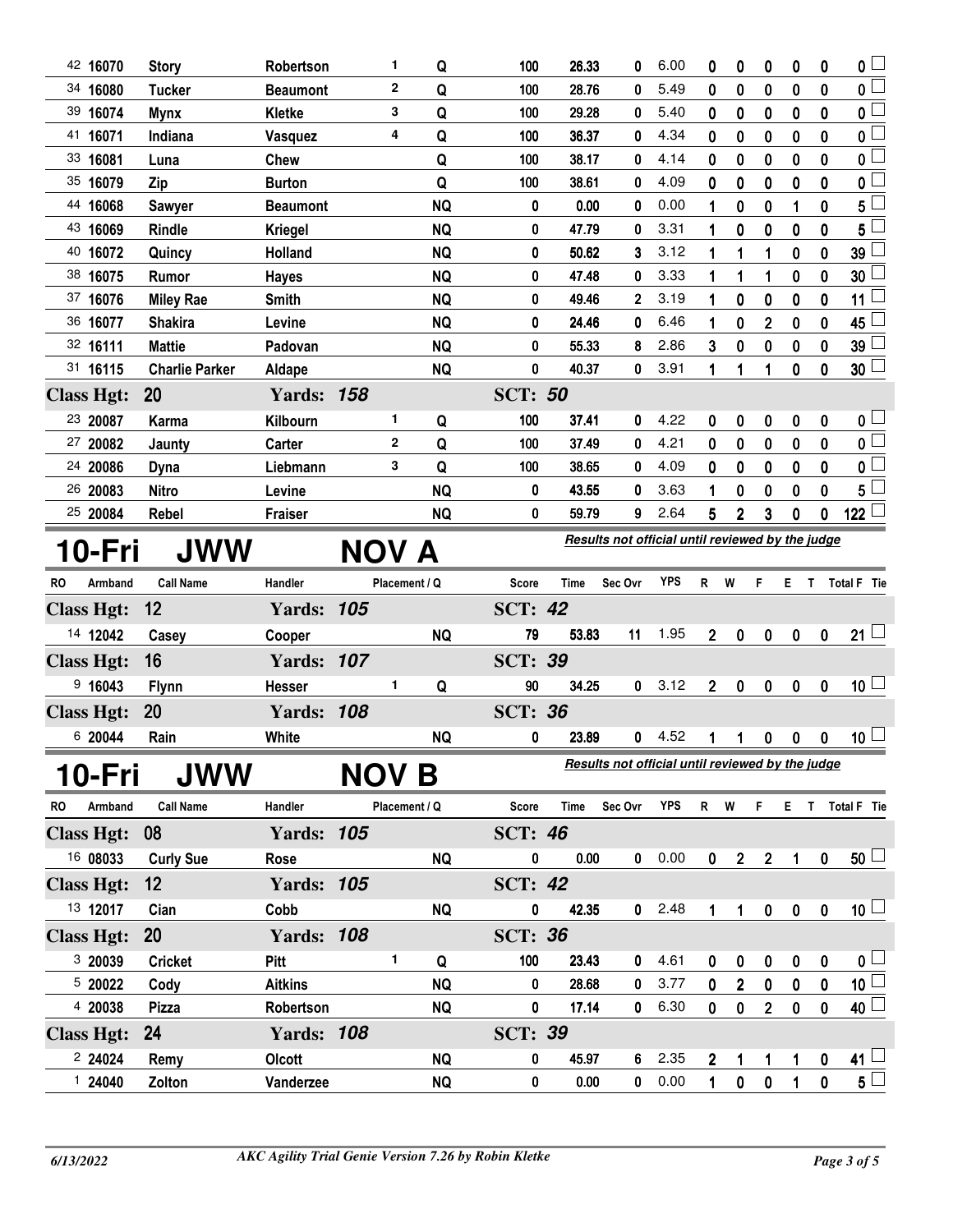|           | 10-Fri            | <b>JWW</b>       |                   | NOV P       |                |               |                |                                                  | Results not official until reviewed by the judge |            |                |             |                  |             |                  |                         |
|-----------|-------------------|------------------|-------------------|-------------|----------------|---------------|----------------|--------------------------------------------------|--------------------------------------------------|------------|----------------|-------------|------------------|-------------|------------------|-------------------------|
| RO        | Armband           | <b>Call Name</b> | Handler           |             |                | Placement / Q | <b>Score</b>   | Time                                             | Sec Ovr                                          | <b>YPS</b> | R              | W           | F                |             |                  | E T Total F Tie         |
|           | <b>Class Hgt:</b> | 08               | <b>Yards: 105</b> |             |                |               | <b>SCT: 47</b> |                                                  |                                                  |            |                |             |                  |             |                  |                         |
|           | 17 08025          | <b>DJ</b>        | <b>Sauther</b>    |             | 1              | Q             | 100            | 29.81                                            | 0                                                | 3.52       | 0              | 0           | 0                | 0           | 0                | 0 <sub>1</sub>          |
|           | <b>Class Hgt:</b> | 12               | <b>Yards: 107</b> |             |                |               | <b>SCT: 44</b> |                                                  |                                                  |            |                |             |                  |             |                  |                         |
|           | 15 12006          | <b>Claire</b>    | Johnson           |             | 1              | Q             | 100            | 29.04                                            | 0                                                | 3.68       | 0              | 0           | $\boldsymbol{0}$ | 0           | 0                | 0 <sub>0</sub>          |
|           | <b>Class Hgt:</b> | 16               | <b>Yards: 108</b> |             |                |               | <b>SCT: 41</b> |                                                  |                                                  |            |                |             |                  |             |                  |                         |
|           | 10 16028          | Coco             | <b>Rees</b>       |             | 1              | Q             | 100            | 28.15                                            | 0                                                | 3.84       | 0              | 0           | 0                | 0           | 0                | $0\iota$                |
|           | 11 16027          | Jasper           | <b>Rees</b>       |             | $\overline{2}$ | Q             | 94             | 42.12                                            | 1                                                | 2.56       | 1              | 0           | 0                | $\bf{0}$    | 0                | $6\Box$                 |
|           | 12 16009          | Kid              | Germano           |             |                | <b>NQ</b>     | 0              | 28.92                                            | 0                                                | 3.73       | 0              | 0           | $\overline{2}$   | $\mathbf 0$ | 0                | $40\perp$               |
|           | <b>Class Hgt:</b> | 20               | <b>Yards: 108</b> |             |                |               | <b>SCT: 44</b> |                                                  |                                                  |            |                |             |                  |             |                  |                         |
|           | 8 20030           | <b>Sully</b>     | <b>Sirotkin</b>   |             |                | <b>NQ</b>     | 0              | 61.14                                            | 17                                               | 1.77       | 0              | 1           | 4                | 0           | 0                | 102 $\perp$             |
|           | 7 20032           | Cooper           | Vanderzee         |             |                | <b>NQ</b>     | 0              | 0.00                                             | 0                                                | 0.00       | 1              | 0           | 0                | 1           | 0                | $5\perp$                |
|           | 10-Fri            | <b>JWW</b>       |                   | <b>OPEN</b> |                |               |                |                                                  | Results not official until reviewed by the judge |            |                |             |                  |             |                  |                         |
| <b>RO</b> | Armband           | <b>Call Name</b> | Handler           |             |                | Placement / Q | <b>Score</b>   | <b>Time</b>                                      | Sec Ovr                                          | <b>YPS</b> | R              | W           | F                | Е.          | $\mathbf{T}$     | Total F Tie             |
|           | <b>Class Hgt:</b> | 08               | <b>Yards: 138</b> |             |                |               | <b>SCT: 49</b> |                                                  |                                                  |            |                |             |                  |             |                  |                         |
|           | 12 08158          | <b>Sallie</b>    | <b>Bell</b>       |             |                | <b>NQ</b>     | 0              | 54.97                                            | 5                                                | 2.51       | 1              | 1           | 1                | 0           | $\mathbf{0}$     | $40\perp$               |
|           | <b>Class Hgt:</b> | 16               | <b>Yards: 142</b> |             |                |               | <b>SCT: 44</b> |                                                  |                                                  |            |                |             |                  |             |                  |                         |
|           | 6 16161           | <b>Sprite</b>    | <b>Burton</b>     |             |                | <b>NQ</b>     | 0              | 0.00                                             | 0                                                | 0.00       | 3              | $\bf{0}$    | $\mathbf 0$      | 1           | $\mathbf 0$      | $15\sqcup$              |
|           | <b>Class Hgt:</b> | <b>20</b>        | <b>Yards: 145</b> |             |                |               | <b>SCT: 41</b> |                                                  |                                                  |            |                |             |                  |             |                  |                         |
|           | 3 20019           | lke              | <b>Shearer</b>    |             |                | <b>NQ</b>     | 0              | 33.54                                            | 0                                                | 4.32       | $\mathbf{2}$   | 1           | 1                | 0           | 0                | 35 <sub>5</sub>         |
|           | 2 20170           | <b>Mickey</b>    | Goche             |             |                | <b>NQ</b>     | 0              | 43.17                                            | $\overline{2}$                                   | 3.36       | $\overline{2}$ | $\mathbf 0$ | $\mathbf 0$      | $\bf{0}$    | $\mathbf{0}$     | 14 $\lfloor$            |
|           | <b>Class Hgt:</b> | 24               | <b>Yards: 145</b> |             |                |               | <b>SCT: 44</b> |                                                  |                                                  |            |                |             |                  |             |                  |                         |
|           | 1 24138           | Cosmo            | Chew              |             |                | <b>NQ</b>     | 0              | 67.71                                            | 23                                               | 2.14       | 4              | 0           |                  | 0           | 0                | 86                      |
|           | 10-Fri            | <b>JWW</b>       |                   |             |                | <b>OPEN P</b> |                | Results not official until reviewed by the judge |                                                  |            |                |             |                  |             |                  |                         |
|           | RO Armband        | <b>Call Name</b> | Handler           |             |                | Placement / Q | <b>Score</b>   | <b>Time</b>                                      | Sec Ovr                                          | <b>YPS</b> |                | R W         |                  |             |                  | E T Total F Tie         |
|           | <b>Class Hgt:</b> | 08               | <b>Yards: 138</b> |             |                |               | <b>SCT: 51</b> |                                                  |                                                  |            |                |             |                  |             |                  |                         |
|           | 13 08002          | Eili             | Pember            |             |                | <b>NQ</b>     | 71             | 63.52                                            |                                                  | $12$ 2.17  | $\mathbf{1}$   | $\pmb{0}$   | $\pmb{0}$        | $\pmb{0}$   | $\mathbf 0$      | 29 <sup>1</sup>         |
|           | <b>Class Hgt:</b> | 12               | <b>Yards: 142</b> |             |                |               | <b>SCT: 49</b> |                                                  |                                                  |            |                |             |                  |             |                  |                         |
|           | 11 12005          | Vannah           | Hart              |             |                | <b>NQ</b>     | 0              | 74.00                                            | 25                                               | 1.92       | $\overline{2}$ | 1           | $\pmb{0}$        | $\pmb{0}$   | $\pmb{0}$        | 65                      |
|           | <b>Class Hgt:</b> | 16               | <b>Yards: 145</b> |             |                |               | <b>SCT: 46</b> |                                                  |                                                  |            |                |             |                  |             |                  |                         |
|           | 8 16150           | <b>Britt</b>     | Carter            |             | 1              | Q             | 95             | 44.89                                            | 0                                                | 3.23       | 1              | 0           | 0                | 0           | 0                | $5\perp$                |
|           | 10 16007          | Echo             | White             |             |                | <b>NQ</b>     | 0              | 0.00                                             | 0                                                | 0.00       | 0              | 0           | 0                | 1           | 0                | $\overline{\mathbf{0}}$ |
|           | 9,16011           | <b>Sawyer</b>    | <b>Ziegler</b>    |             |                | <b>NQ</b>     | 0              | 41.97                                            | 0                                                | 3.45       | $\mathbf{2}$   | $\bf{0}$    | 4                | 0           | 0                | 90                      |
|           | 7 16153           | Azusa            | <b>Jenkins</b>    |             |                | <b>NQ</b>     | $\pmb{0}$      | 0.00                                             | 0                                                | 0.00       | 0              | 1           | $\bf{0}$         | 1           | 0                | $5\Box$                 |
|           | <b>Class Hgt:</b> | <b>20</b>        | <b>Yards: 145</b> |             |                |               | <b>SCT: 49</b> |                                                  |                                                  |            |                |             |                  |             |                  |                         |
|           | 4 20016           | Daytona          | Gorveatt          |             | 1.             | Q             | 100            | 46.89                                            | 0                                                | 3.09       | 0              | 0           | 0                | 0           | $\boldsymbol{0}$ | 0 <sub>1</sub>          |
|           | 5 20014           | Obi              | Hall              |             | 2              | Q             | 93             | 50.69                                            | 1                                                | 2.86       | 1              | 0           | $\mathbf 0$      | $\bf{0}$    | 0                | $7\square$              |
|           | <b>0-Fri</b>      | JWW              |                   | <b>PRM</b>  |                |               |                |                                                  | Results not official until reviewed by the judge |            |                |             |                  |             |                  |                         |
| RO.       | Armband           | <b>Call Name</b> | Handler           |             |                | Placement / Q | Score          | Time                                             | Sec Ovr                                          | <b>YPS</b> |                | R W         | F.               |             |                  | E T Total F Tie         |